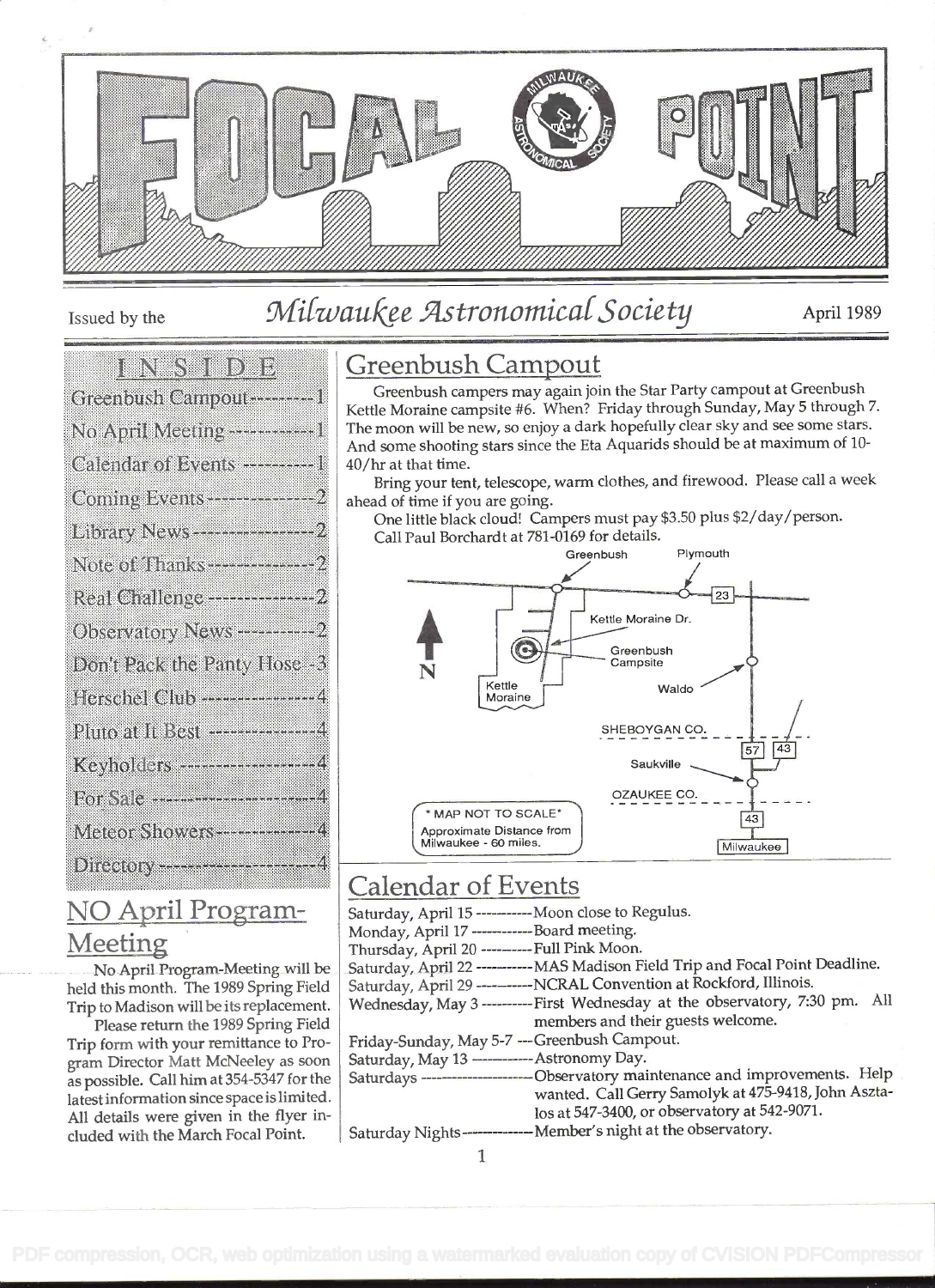### Coming Events

The Texas Star Party at Prude Ranch near Fort Davis, Texas. Observing, papers, guest speakers. May29 - June 4. For information, write:

> TSP Registrar Dept. S. P.O. Box 386 Wylie, Texas 75098

The North Central Region of the Astronomical League (NCRAL) Convention at Clock Tower Inn, Rockford, Illinois. Talks, tours, something for everyone. For more information, write:

> Carol Beaman 6804 Alvina Road Rockford, Illinois 61103 or call (815) 962-6540,

## A Real Challenge!

Messier Marathons seem to be gaining in popularity. The Neville Public Museum AS in Green Bay, Wisconsin and the Lehigh Valley Amateur AS in Allentown, Pennsylvania, to name two societies, are organizing all-night Messier observing marathons. At this time of year it is possible to view all or most of the 101 unusual objects on the same night while observing from dusk to dawn.

The Neville Society rules include:

- 1) "M" objects must be located throught a telescope by star hopping - No CAT systems.
- 2) Reference books and maps are allowed.
- 3) Object and time observed must be recorded in Universal Time (U.T.).
- 4) Any size of 'scope is eligible. (All "M" objects were discovered using a 3' telescope).
- 5) Regular certificates are awarded to those observing at least 70 "M" objects. Honarary certificates are awarded for finding all 101 objects.

Bob Mohr and John Malkner of the Lehigh Valley Society will pit a CAT system against star-hopping. Good Luck!

### Library News

How appropriate it is that as Leo and Virgo, "home" to swarms of the faint fuzzies, wheel into view, we have the opportunity to feast our eyes on "GALAXlES" by Timothy Ferris, 1982.

Galileo confirmed that the Milky Way was indeed a massive gathering of individual stars, but it was not until the 1920's that the giant telescopes in California began to reveal the true nature of things. Not only was our sun not in the center of the Milky Way, but our galaxy was only one among countless such "island universes".

Ferris takes us along on an imaginary journey deep into our home galaxy to explore the phenomena of star birth and death. Then we acquire a series of new perspectives as the space ship carries us out among the members of the local group and on to where the erew can discern the structure of our supercluster. This delightful voyage is accomplished through a tapestry of absolutely dazzling observatory photographs and a narrative which instructs with elegance and simplicity.

Many, many thanks to Tom Milner for donating this treasure to our library.

\* \* \* \* \* \* \* \* \* \* \* \* \* \* \*

Nolan Zadra has the honor of being the first contributor to our 1988 Mars perhelion-opposition slide collection.

And, while we're on the subject of slides, please use the green sign-out sheets on the closet door when borrowing audio-visual materials. It is difficult to trace their whereabouts in the logbook.

## A Note of Thanks by LeRoy Simandl

Thanks to the efforts of librarians Sally Waraczynski and June Regis, many contributing members, and pursuance of the MAS policy to further astronomy through word and deed, our library is fast becoming one of our most important facilities. Our members may now avail themselves of slides, up-to-date books, pamphlets, and other reference material pertaining to astronomy as well as science in general.

Use of this varied material in conjunctionwith proper use of our many telescopes and related equipment and combined input of many of our knowledgeable members dedicated to astronomy as a hobby or profession should allow any member to attain the level of amateur astronomy or degree of satisfaction he or she wants to attain, from looking at stars to seeking what and why they are.

## Observatory News

Robins are here so spring is just around the corner. It's soon time to pick up and clean up at the observatory inside and out. Please bring equipment. Ladies invited.

Please drive and park on the roads or parking lots. The grounds become soft as the frost leaves.

Gerry and John, your observatory directors, will soon have lists of things that need to be done. Pick your task and your time.

Astronomy Day will be observed Saturday, May 13. The MAS will host the general public, rainor shine. We will need traffic controllers, guides, speakers, and 'scope operators. Extra help can spell other workers. Useyour instruments or ours.

Our OpenHouses in the past have suffered owing to lack ofhelp. The long lines caused some discomfort and disinterest so many disgruntled guests soon left.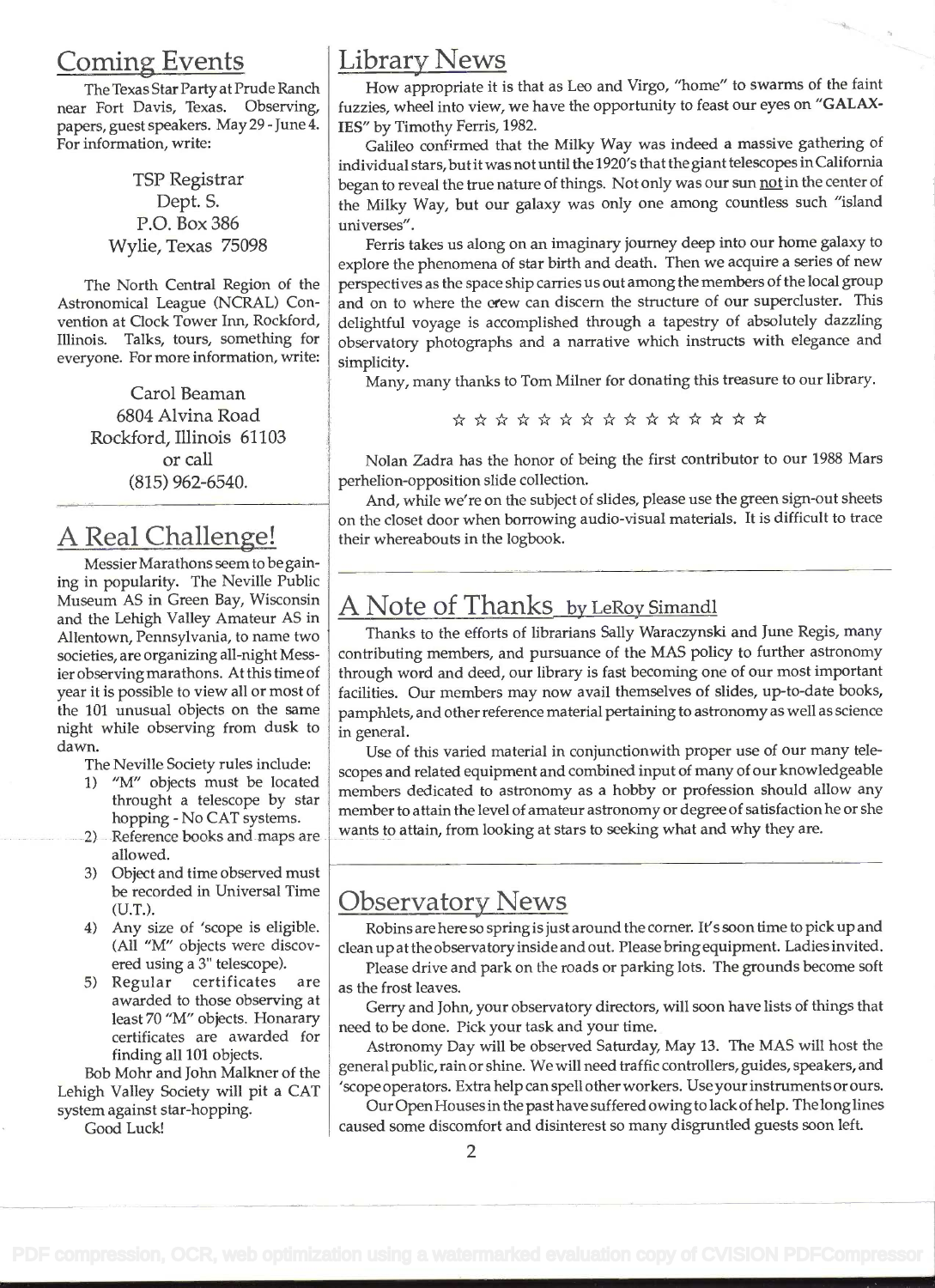### Don't Pack the Pantyhose! by Dorothy Kube

What's going on? Has the car compass frozen? These "up-north" Wisconsinites were actually headingsouth! My husband Jim and I were on our way to the Southern Cross Astronomical Society's Fifth Annual Winter Star Party being held February 2nd to 5th on Spanish harbor key in Florida.

Our usual summer vacation constellation friends would not be keeping us company on this trip even though the weather would seem otherwise.

As the miles rolled by, signs of climate change were becoming evident. No more ice on ponds or puddles. The coats we started out with were now left in the car when stopping for gas.

Anticipation was rising higher along with the declinations of Orion, Sirius, and the other "faces" of winter. Each night the temptation to stay up and view was forced back knowing we would be on the road before dawn. Our telescope in the back of the station wagon seemed to rattle and quiver over bumps more than usual as if the anticipation was catching. But it wouldn't be long now. Palm trees were waving at us and we've changed to summer clothes.

On Thursday, with the temperature in the 80's, we settled our trailer into a site at Big Pine Key Resort that would be home for the next four days. We took our scope and drove over the bridge to Camp Sawyer, a Boy Scout camp, on Spanish Harbor Key. We signed in, got our ID's, t-shirts, various information, then proceeded to pick our spot among the array of scopes already there. From huge 20" scope with vans for carting them to binoculars on tripods. A special area for astrophotography was shielded to keep out most of the light. Throughout the Star Party it was made known mighty fast over the speaker and by shouts if a stray beam of someone's light went that direction.

Our 13.1" Odyssey was set up quickly as it was almost dark. At 24.4° latitude, we had to bend our heads back to see Betelgeuse. I picked the easy target of Orion's sword, looked through the 24mm wide-field eyepiece and call to Jim that we were going to need the dew guard. Dismayed, I looked again and was wonderfully surprised. What I thought was dew around the stars was he very bright nebulosity which spread out in areas usually undetected near cities. Trapezium had clarity and vividness that leaped out. no dew guard was ever needed despite all that water surrounding us. Each night temps stayed in the 70's and only a light jacket was worn when breezy. No bugs either.

Trying to recover from the grandeur, I got to work and bagged more than a dozen Messier objects, including the spiral beauty M83. The arms were slightly visible. Reluctantly, the evening was cut short having to travel most of the day.

Friday night, about 1:00am to 5:00am EST, was worth waiting for. The sky was perfectly clear, dark, and the seeing was excellent. Starting with the Keyhole nebula, a naked-eye glow I .5° wide. A 16mm eyepiece resolved the "keyhole" as a dark space with grayish nebulosity arching over and spreading to the sides. At I :3Oam it was on the meridian at 5° above the southern horizon. The open cluster Jewel Box, just southeast of B-Crux, had stars of blue, yellow, red, and white with the main stars arranged like a tiny Orion minus one corner star.

With a thin strip of clouds on the horizon, we were fortunate to see the entire Southern Cross. At its meridian at 3:3Oan of 3° above the horizon, Acrux kept slipping in and out of the clouds. Three of the brightest stars in the sky are in this constellation and it would easily fit in the bowl of the Big Dipper. The Coalsack would elude us because of the clouds.

The best was yet to come. Omega Centauri, a globular cluster thought to have over one million stars reached the meridian at 4:30am, 18° above the horizon. Naked eye at 4th magnitude, it covered i /2° of sky. Using the 16mm eyepiece, the core covered 3/4 of the field, having to sweep the surrounding area to see the entire object. If the power of the universe were rolled into a ball, this is what it would look like. The core had variegated shades of light, like pieces of frosted glass stuck onto the surface. I could almost feel the heat. It was hard to take your eyes off of it. While trying to glimpse Centaurus A, our Utopia came to an end with the first light of dawn. We then headed back to the trailer getting to bed as other campers were getting up.

Throughout the days lecturers included:Jjack B. Newton, Donald C. Parker M.D., Michael D. Reynolds, Tippy D'Auria, David J. Raden, Jeff Beish, Marvin L. White, Dr. Lester Shalloway, and David Brewer. Our misfortune was the lack of time to hear all of them. Our thanks to S.C.A.S. and Tippy D'Auria for a pleasant, well-run party.

Saturday, our last evening of viewing was hampered by slow-moving groups of clouds. This spare time was used to talk with fellow participants and view through other scopes. That could take another 4 days, as the group seemed to be near the <sup>350</sup>registration limit. Climbing atop a ladder at a 20M scope enabled us to see the nova in M66 in Leo. It was brighter that the core of M66 with an increase in magnitude from the previous day. To add to the excitement, the Navy launched a Trident missile off Cape Canaveral and its emission trail could be seen from our Key.

Noticing the sky in general, the handle end of the Big Dipper would drag along the horizon. Canopus fooled me every time. It was in the same area Sirius occupies in northerly latitudes. Scorpius was poised on the tip of the curved of its tail. Stars formed a snout making it look like a seahorse. At its "knee" was an optical cluster of stars like babies clinging to their mother. Not even the midnight drawing of door prizes could compare to all of this.

Sunday was packing day, for saying good-bye, and seeing our last Key West sunset. We left early Monday morning, with life in reverse. Soon warmerciothes were needed, then theaddition ofcoats. Scatteringof snow was more abundant and ponds were frozen. A snow storm was forecast for the Wisconsin area. Thinking of the icy roads literally rubbed salt into our "leaving Florida" wounds.

What will tide us over the winter months will be the warmth of people we met and memories from our new treasury of star friends.